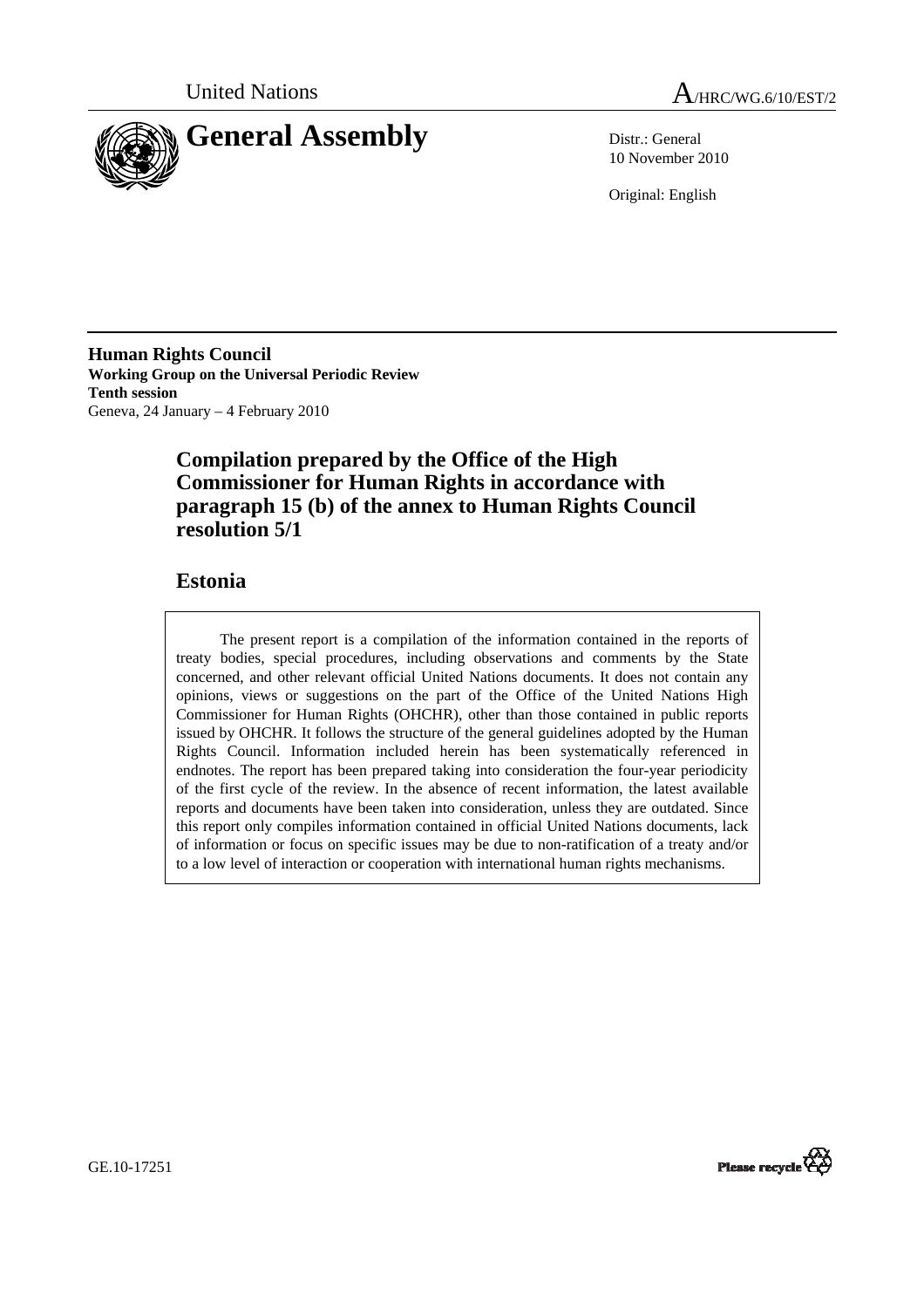# **I. Background and framework**

# **A. Scope of international obligations1**

| Universal human rights<br>treaties <sup>2</sup> | Date of ratification,<br>accession or succession | Declarations/reservations | Recognition of specific<br>competences of treaty<br>bodies |
|-------------------------------------------------|--------------------------------------------------|---------------------------|------------------------------------------------------------|
| <b>ICERD</b>                                    | 21 October 1991                                  | None                      | Individual<br>complaints (art. 14):<br>Yes                 |
| <b>ICESCR</b>                                   | 21 October 1991                                  | None                      |                                                            |
| <b>ICCPR</b>                                    | 21 October 1991                                  | None                      | Inter-State<br>complaints (art. 41):<br>N <sub>0</sub>     |
| <b>ICCPR-OP1</b>                                | 21 October 1991                                  | None                      |                                                            |
| <b>ICCPR-OP2</b>                                | 30 January 2004                                  | None                      |                                                            |
| <b>CEDAW</b>                                    | 21 October 1991                                  | None                      |                                                            |
| <b>CAT</b>                                      | 21 October 1991                                  | None                      | Inter-State<br>complaints (art. 21):<br>No                 |
|                                                 |                                                  |                           | Individual<br>complaints (art. 22):<br>N <sub>o</sub>      |
|                                                 |                                                  |                           | Inquiry procedure<br>(art. 20): Yes                        |
| OP-CAT                                          | 18 December 2006                                 | None                      |                                                            |
| <b>CRC</b>                                      | 21 October 1991                                  | None                      |                                                            |
| OP-CRC-SC                                       | 3 August 2004                                    | None                      |                                                            |

*Treaties to which Estonia is not a party:* OP-ICESCR3 , OP-CEDAW, OP-CRC-AC (signature only, 2003), ICRMW, CRPD (signature only, 2007), OP-CRPD, and CED.

| Other main relevant international instruments                           | Ratification, accession or succession        |
|-------------------------------------------------------------------------|----------------------------------------------|
| Convention on the Prevention and Punishment of the<br>Crime of Genocide | Yes                                          |
| Rome Statute of the International Criminal Court                        | <b>Yes</b>                                   |
| Palermo Protocol <sup>4</sup>                                           | Yes                                          |
| Refugees and stateless persons <sup>5</sup>                             | Yes, except for statelessness<br>conventions |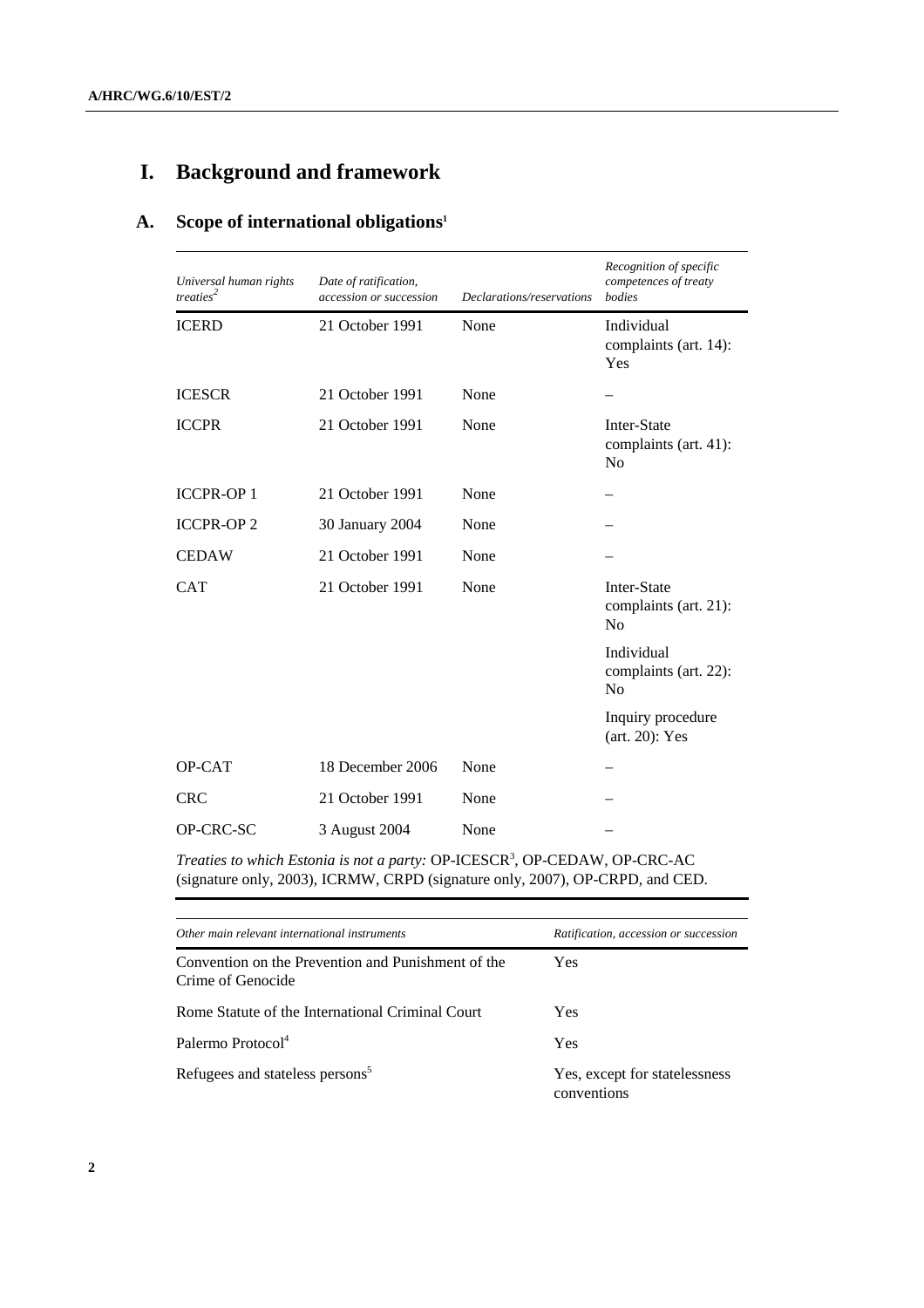| Other main relevant international instruments                                         | Ratification, accession or succession |
|---------------------------------------------------------------------------------------|---------------------------------------|
| Geneva Conventions of 12 August 1949 and Additional<br>Protocols thereto <sup>6</sup> | Yes                                   |
| ILO fundamental conventions'                                                          | Yes                                   |
| UNESCO Convention against Discrimination in Education No                              |                                       |

1. The Committee on the Elimination of Discrimination against Women (CEDAW) encouraged Estonia to ratify OP-CEDAW and consider ratifying ICRMW.<sup>8</sup>

2. The Committee on Elimination of Racial Discrimination (CERD) encouraged Estonia to ratify ICRMW, and invited Estonia to accede to the UNESCO Convention against Discrimination in Education.9

3. In 2010, CERD reiterated its invitation to Estonia to ratify the 1961 Convention on the Reduction of Statelessness and the 1954 Convention relating to the Status of Stateless Persons.<sup>10</sup> The Committee on the Rights of the Child (CRC)<sup>11</sup> and the Office of the United Nations High Commissioner for Refugees (UNHCR)<sup>12</sup> recommended that Estonia accede to these conventions. The Committee against Torture (CAT)<sup>13</sup> and the Special Rapporteur on contemporary forms of racism, racial discrimination, xenophobia and related intolerance<sup>14</sup> also made similar recommendations.

4. CRC encouraged Estonia to ratify CRPD and OP-CRC-AC, which it has already signed. $15$ 

5. CAT recommended that Estonia consider making the declarations under articles 21 and 22 of the Convention.16

#### **B. Constitutional and legislative framework**

6. CEDAW welcomed the entry into force of the Gender Equality Act in 200417 and CERD welcomed the adoption of the Equal Treatment Act.18 The Special Rapporteur on contemporary forms of racism, racial discrimination, xenophobia and related intolerance recommended that Estonia adopt holistic national legislation covering all forms of discrimination.<sup>19</sup>

#### **C. Institutional and human rights infrastructure**

7. As of 26 October 2010, Estonia does not have a national human rights institution accredited by the International Coordinating Committee of National Institutions for the Promotion and Protection of Human Rights (ICC).<sup>20</sup>

8. While noting with interest the work of the Chancellor of Justice and the Equal Treatment Commissioner, CERD regretted that no national human rights institution that was fully compliant with the principles relating to the status of national institutions for the promotion and protection of human rights (the Paris Principles), existed in Estonia.<sup>21</sup> The Human Rights Committee (HR Committee) was concerned that the Chancellor of Justice was not sufficiently involved in the promotion and protection of human rights.<sup>22</sup> CERD recommended that Estonia continue the consideration of possible options for developing a national human rights institution including by transforming and empowering the Chancellor of Justice and the Gender Equality and Equal Treatment Commissioner so as to conform with the Paris Principles and take steps towards accreditation by ICC.<sup>23</sup> CAT recommended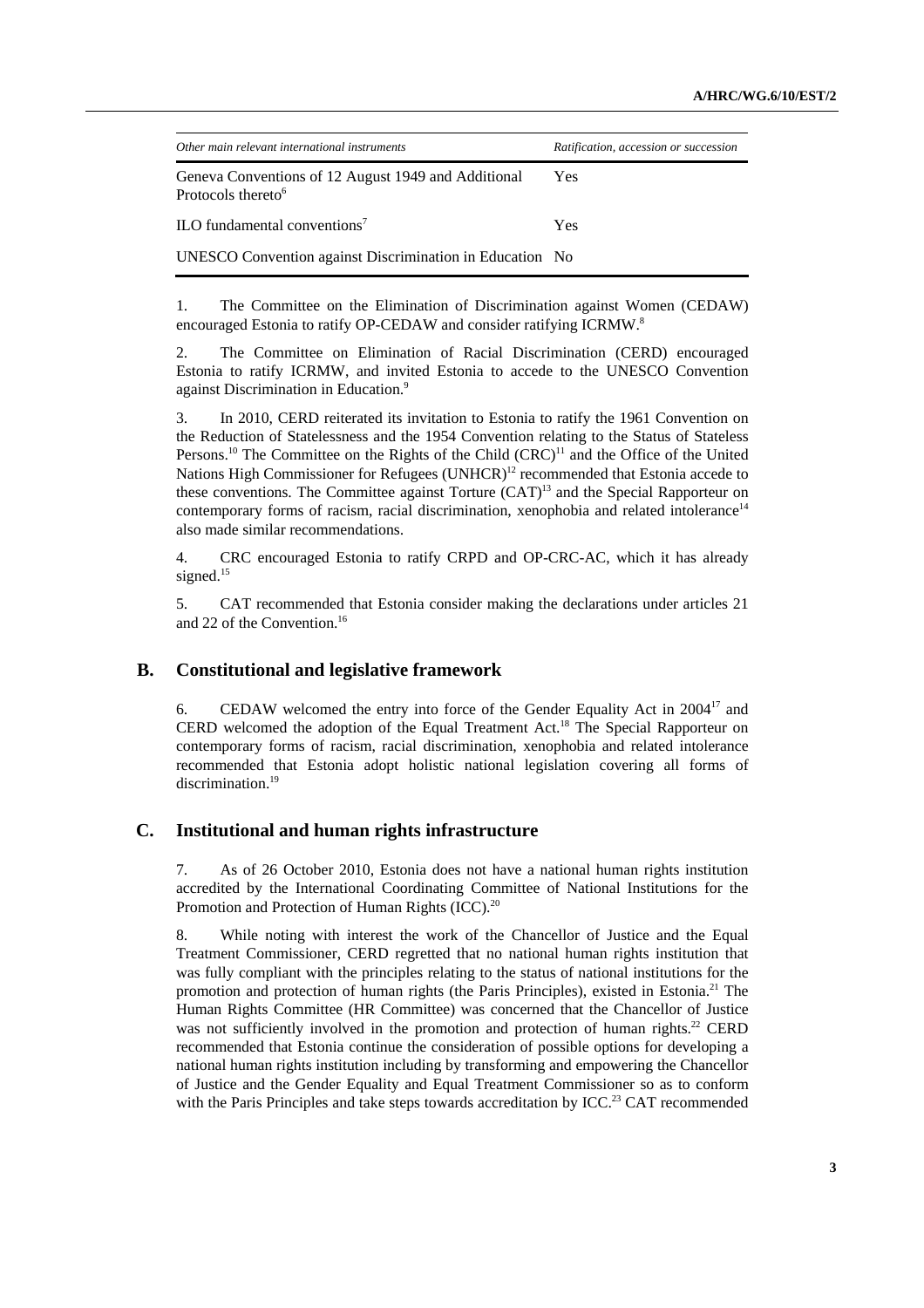that Estonia should consider establishing a national human rights institution, in accordance with the Paris Principles.<sup>24</sup>

9. In 2010, CRC recommended that the present office of the Chancellor of Justice be accessible and known to children, and that it conform to the Paris Principles. As an alternative, the Committee encouraged Estonia to set up a separate and independent children's ombudsman.<sup>25</sup>

10. In 2010, CEDAW was concerned that the national machinery for the advancement of women, i.e., the Gender Equality Department in the Ministry of Social Affairs, might lack authority, decision-making power and financial and human resources to coordinate effectively the Government's work to promote gender equality.<sup>26</sup> It was also concerned that the Gender Equality Commissioner was lacking sufficient resources to carry out her/his responsibilities effectively under the Gender Equality Act. In addition, CEDAW was concerned about the delay in the establishment of the Gender Equality Council, under the Gender Equality Act, as an advisory body to the Government on matters relating to the promotion of gender equality.<sup>27</sup> The HR Committee expressed similar concerns.<sup>28</sup>

11. CERD welcomed the establishment of several instruments of dialogue and consultation with minority groups, including the Council of Ethnic Minorities under the Ministry of Culture and the Roundtable of Nationalities.<sup>29</sup>

#### **D. Policy measures**

12. In 2007, CEDAW was concerned that Estonia continued to lack a comprehensive, consistent and sustainable approach to policies and programmes aimed at achieving women's equality with men. $30$ 

13. In 2009, The Special Rapporteur on the sale of children, child prostitution and child pornography noted that the Development Plan for Combating Trafficking in Human Beings (2006-2009) set out the strategic objectives for combating human trafficking and determined the main measure and activities for achieving those goals.<sup>31</sup>

14. In 2005, Estonia adopted the Plan of Action (2005–2009) for the World Programme for Human Rights Education focusing on the national school system. Human rights education was part of the National Curriculum for Basic Schools and Upper Secondary Schools and was a compulsory subject in civics.<sup>32</sup>

## **II. Promotion and protection of human rights on the ground**

#### **A. Cooperation with human rights mechanisms**

#### **1. Cooperation with treaty bodies**

| Treaty body <sup>33</sup> | Latest report<br>submitted and<br>considered | Latest concluding<br>observations | Follow-up response | Reporting status                       |
|---------------------------|----------------------------------------------|-----------------------------------|--------------------|----------------------------------------|
| <b>CERD</b>               | 2009                                         | August 2010                       | Due in $2011$      | Tenth to twelfth<br>report due in 2013 |
| <b>CESCR</b>              | 2001                                         | November 2002                     |                    | Second report<br>received in 2008      |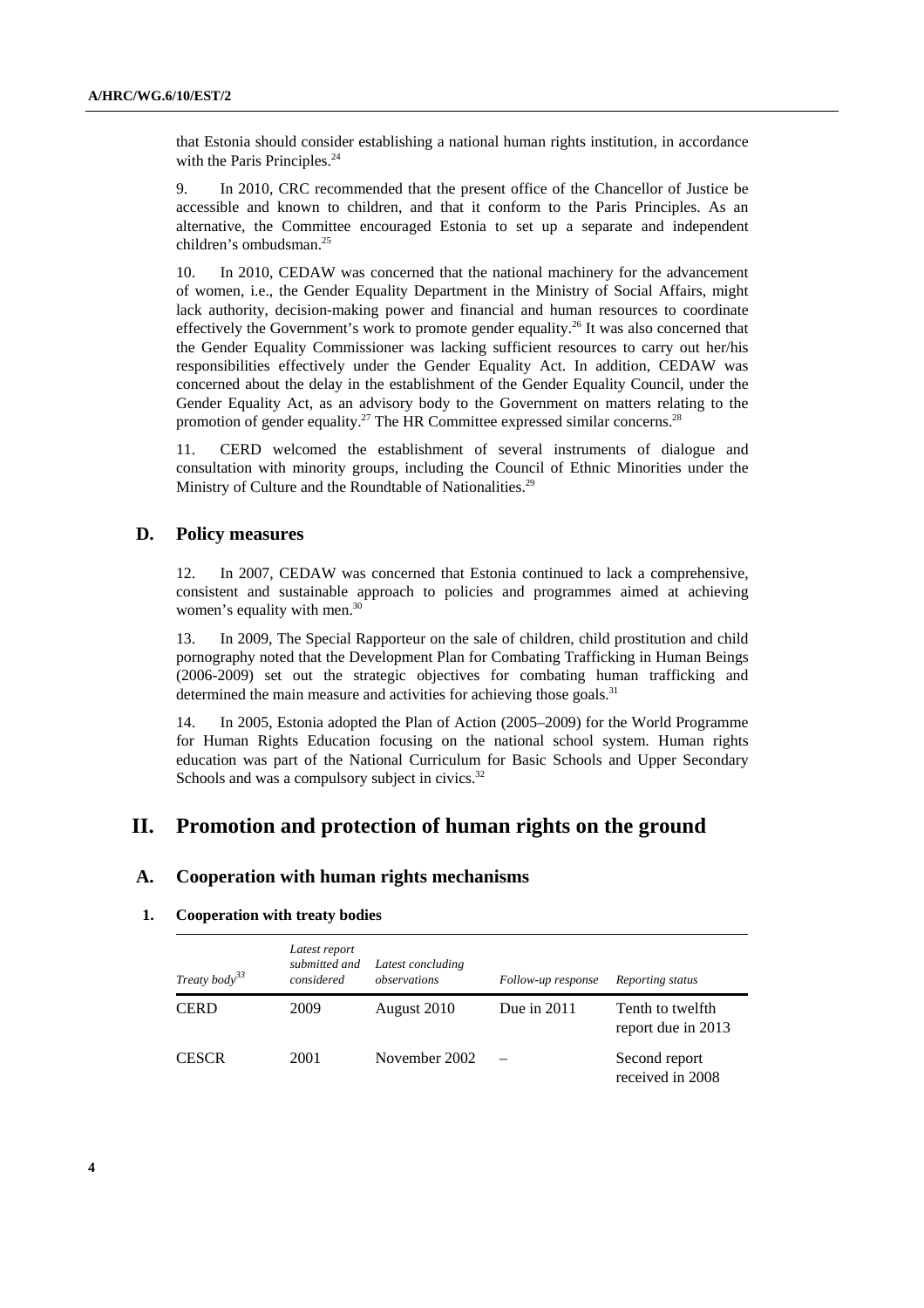| <b>HR</b> Committee | 2008 | <b>July 2010</b> | Due in $2011$       | Fourth report due<br>in 2015                     |
|---------------------|------|------------------|---------------------|--------------------------------------------------|
| <b>CEDAW</b>        | 2005 | <b>July 2007</b> |                     | Fifth to sixth report<br>due in $2012$           |
| <b>CAT</b>          | 2005 | November 2007    | Received in<br>2009 | Fifth report due in<br>2011                      |
| <b>CRC</b>          | 2001 | January 2003     |                     | Second to fourth<br>report overdue<br>since 2008 |
| OP-CRC-SC           | 2008 | January 2010     |                     |                                                  |

### **2. Cooperation with special procedures**

| Standing invitation issued                                | Yes                                                                                                                                                                                                                                                                          |  |
|-----------------------------------------------------------|------------------------------------------------------------------------------------------------------------------------------------------------------------------------------------------------------------------------------------------------------------------------------|--|
| Latest visits or mission reports                          | Special rapporteur on contemporary forms<br>of racism, racial discrimination, xenophobia<br>and related intolerance <sup>34</sup> (25–28 September<br>2007)                                                                                                                  |  |
|                                                           | Special rapporteur on the sale of children,<br>child prostitution and child pornography <sup>35</sup><br>(20-24 October 2008)                                                                                                                                                |  |
| Visits agreed upon in principle                           |                                                                                                                                                                                                                                                                              |  |
| Visits requested and not yet agreed upon                  |                                                                                                                                                                                                                                                                              |  |
| Facilitation/cooperation during missions                  | The Special Rapporteur on contemporary<br>forms of racism, racial discrimination,<br>xenophobia and related intolerance<br>expressed his gratitude to the Government<br>for its cooperation and openness throughout<br>the visit and in the preparatory stage. <sup>36</sup> |  |
|                                                           | The Special Rapporteur on the sale of<br>children, child prostitution and child<br>pornography thanked the Government for its<br>cooperation prior to, during and following<br>the visit. <sup>37</sup>                                                                      |  |
| Follow-up to visits                                       |                                                                                                                                                                                                                                                                              |  |
| Responses to letters of allegations and<br>urgent appeals | During the period under review, one<br>communication was sent. The Government<br>did not reply to the communication.                                                                                                                                                         |  |
| Responses to questionnaires on thematic<br>issues         | Estonia responded to 12 of the 23<br>questionnaires sent by special procedures<br>mandate holders. <sup>38</sup>                                                                                                                                                             |  |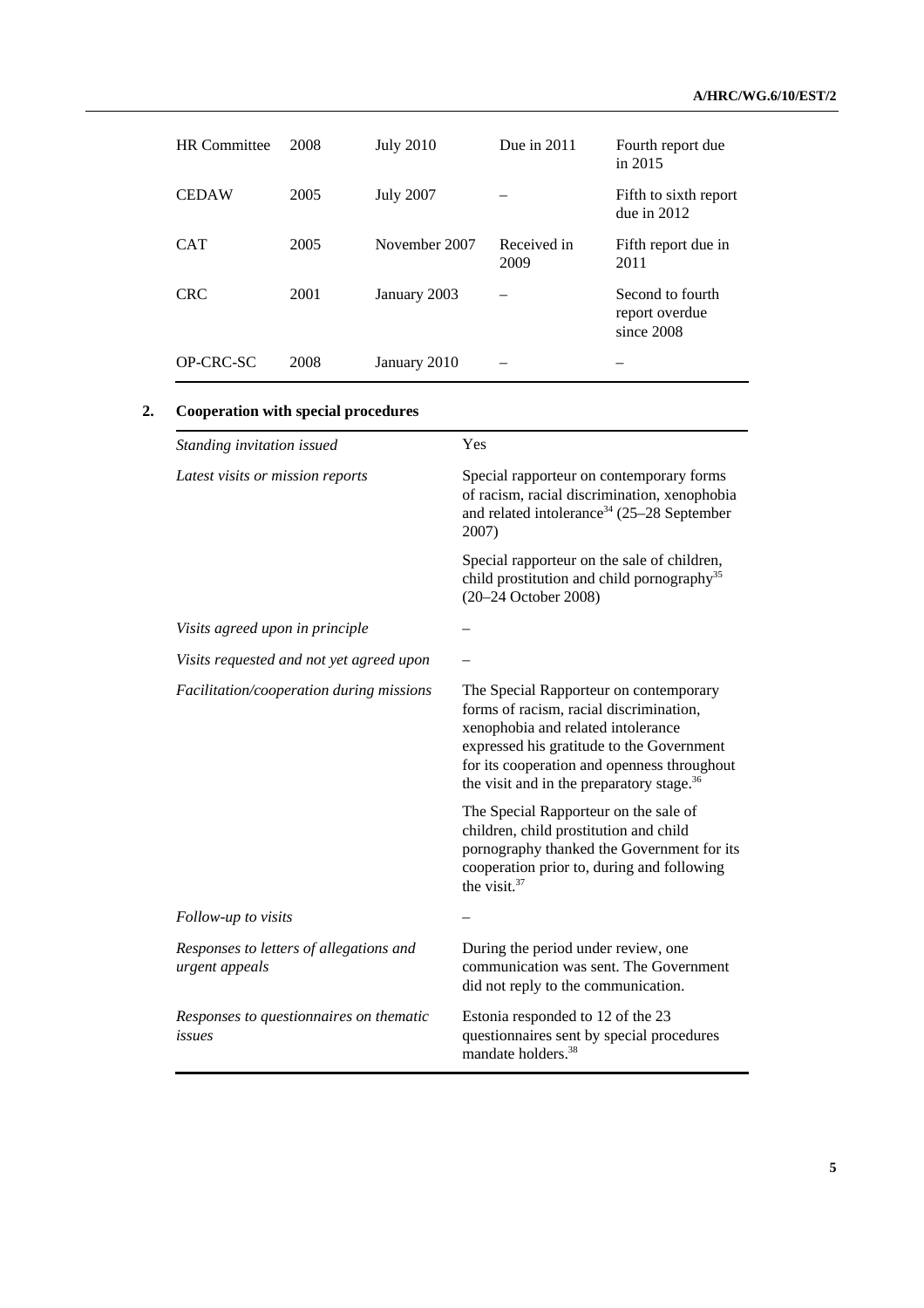#### **3. Cooperation with the Office of the High Commissioner for Human Rights**

15. Estonia continuously contributed financially to OHCHR, including to the humanitarian funds, between 2006 and 2010.<sup>39</sup>

### **B. Implementation of international human rights obligations, taking into account applicable international humanitarian law**

#### **1. Equality and non-discrimination**

16. CEDAW remained concerned about the persistence of patriarchal attitudes and deep-rooted stereotypes regarding the roles and responsibilities of women and men in the family and society, which were reflected in women's educational choices, their situation in the labour market and their underrepresentation in political and public life, and decisionmaking positions.40

17. CERD noted with concern that racial motivation did not constitute an aggravating circumstance for crimes and recommended that Estonia include a specific provision to the Penal Code to ensure that the motive of ethnic, racial or religious hatred is taken into account as an aggravating circumstance in criminal proceedings.<sup>41</sup>

18. In 2009, the ILO Committee of Experts on the Application of the Conventions and Recommendations (ILO Committee of Experts) noted that section 10 of the Employment Contracts Act did not prohibit discrimination based on national extraction, colour and social origin and requested Estonia to address discrimination in employment and occupation on all the grounds mentioned in the International Labour Organization Convention No. 111 (1958) concerning Discrimination in Respect of Employment and Occupation.<sup>42</sup>

19. The Special Rapporteur on contemporary forms of racism, racial discrimination, xenophobia and related intolerance referred to information that the unemployment rate among Russian-speaking persons was almost twice as high as among Estonians and that Russian speakers earned lower average salaries.<sup>43</sup>

20. While noting the implementation of the "Integration in the Estonian society 2000– 2007" programme and the "Estonian Integration 2008–2013" programme, the HR Committee was concerned that the Estonian language proficiency requirements continued to impact negatively on employment and income levels for members of the Russianspeaking minority, including in the private sector.<sup>44</sup>

21. CERD was concerned that the strong emphasis on the Estonian language in the Integration Strategy might run counter to the overall goal of the strategy by contributing to resentment among those who felt discriminated against, especially because of the punitive elements in the language regime. It recommended that Estonia adopt a non-punitive approach to the promotion of the official language and revisit the role of the Language Inspectorate and the implementation of the 2008 regulation on Estonian language proficiency requirements. The Committee also urged Estonia to consider a dual language approach related to the delivery of public services.<sup>45</sup>

22. CERD noted with concern the discrimination reportedly experienced by Roma children in accessing quality education. It recommended that Estonia bring to an end and prevent any segregation of Roma children in the field of education.46

23. In 2008, CAT remained concerned at the fact that approximately 33 per cent of the prison population was composed of stateless persons, while they represented approximately  $8$  per cent of the overall population.<sup>47</sup> UNHCR made similar observations.<sup>48</sup> CAT recommended that Estonia should adopt the measures to guarantee that stateless persons and non-citizens are informed of their rights in a language they understand and have access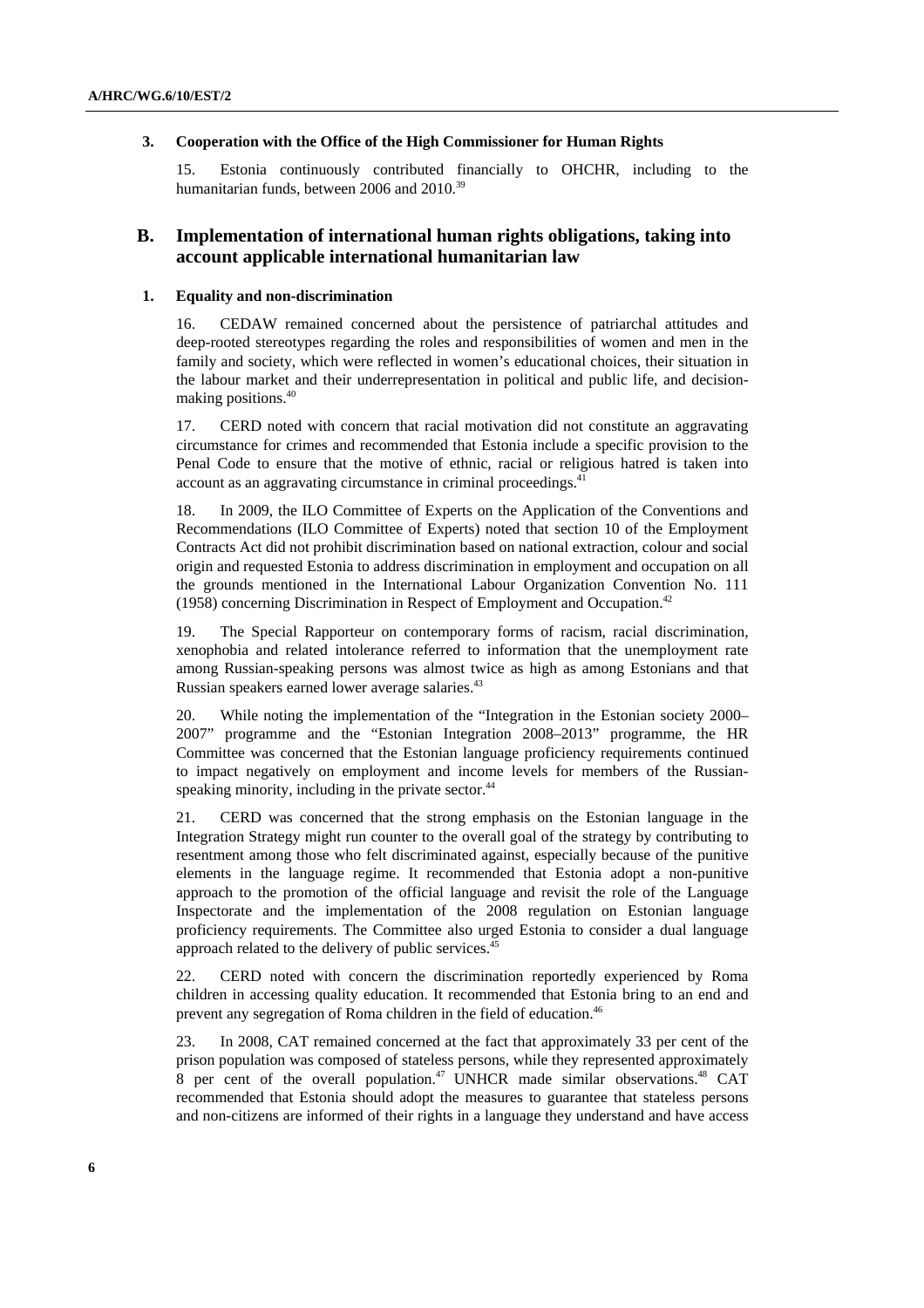to the fundamental legal safeguards from the moment they are deprived of their liberty, without any discrimination. CAT reiterated its previous recommendation that Estonia should address the causes and consequences of the disproportionate presence of stateless persons in the prison population.<sup>49</sup>

#### **2. Right to life, liberty and security of the person**

24. In 2010, the HR Committee was concerned that the definition of torture contained in the Penal Code was narrow and not in conformity with the definition provided in article 1 of the Convention against Torture or with article 7 of ICCPR.<sup>50</sup> In 2008, CAT made a similar observation.<sup>51</sup> The HR Committee recommended that Estonia amend its Penal Code to ensure full compliance with international norms concerning the prohibition of torture.<sup>52</sup> CAT further recommended that Estonia should ensure that torture is punishable by appropriate penalties which take into account its grave nature. $53$ 

25. CAT remained concerned at allegations of brutality and excessive use of force by law enforcement personnel. It recommended that Estonia promptly, thoroughly and impartially investigate all acts of brutality and excessive use of force by law enforcement personnel and bring the perpetrators to justice.<sup>54</sup>

26. While noting that the Chancellor of Justice had been designated as the national protection mechanism pursuant to article 3 of OP-CAT, CAT remained concerned about the Chancellor's independence, mandate and resources, as well as the ability to investigate all complaints of violation of the provisions of the Convention against Torture.<sup>55</sup>

27. According to a 2008 study commissioned by the United Nations Office on Drugs and Crime (UNODC), although substantial efforts have been made to reduce the number of prisoners, Estonia had the highest numbers of citizens per 100,000 population in prisons in the European Union. At the same time, new prisons had been built, and those institutions had better living conditions for prisoners and working conditions for staff.<sup>56</sup>

28. CAT remained concerned about the overall conditions of detention, including with regard to adequate HIV medical care<sup>57</sup>; it was also concerned at the inter-prisoner violence and the insufficient measures taken to prevent and investigate such violence.<sup>58</sup> The Committee recommended that Estonia should: continue to alleviate the overcrowding of the penitentiary institutions; improve conditions of detention, especially in arrest houses where pretrial detainees are held for long periods in poor and inadequate conditions; provide adequate food to all detainees and improve the health and medical services in detention facilities.<sup>59</sup>

29. Noting with concern the implementation of the legal safeguards of detained persons, CAT recommended that Estonia should ensure that all detained suspects are afforded, in practice, fundamental legal safeguards during their detention, including the right to access a lawyer and an independent medical examination, to inform a relative and to be informed of their rights at the moment they are deprived of their liberty.<sup>60</sup>

30. According to the 2008 UNODC study, hostile attitudes and discrimination against HIV-positive prisoners had been reduced by delivering continuing education about HIV. HIV-positive inmates were no longer segregated and lived together with other inmates. HIV testing in the prison system was voluntary. However, the study described prisons as a setting characterized by multiple health burdens: high spread of blood-borne viruses, other infectious diseases, (tuberculosis, sexually transmitted infections), co-infections, drug addiction and mental diseases. A substantial number of prisoners were suffering from one or more of these health issues. The study concluded that HIV/AIDS and related issues in all custodial settings (police detention, arrest houses, prisons and also within the probation service) should be more actively addressed in drugs and HIV/AIDS strategies and more attention and resources should be paid to their implementation.<sup>61</sup>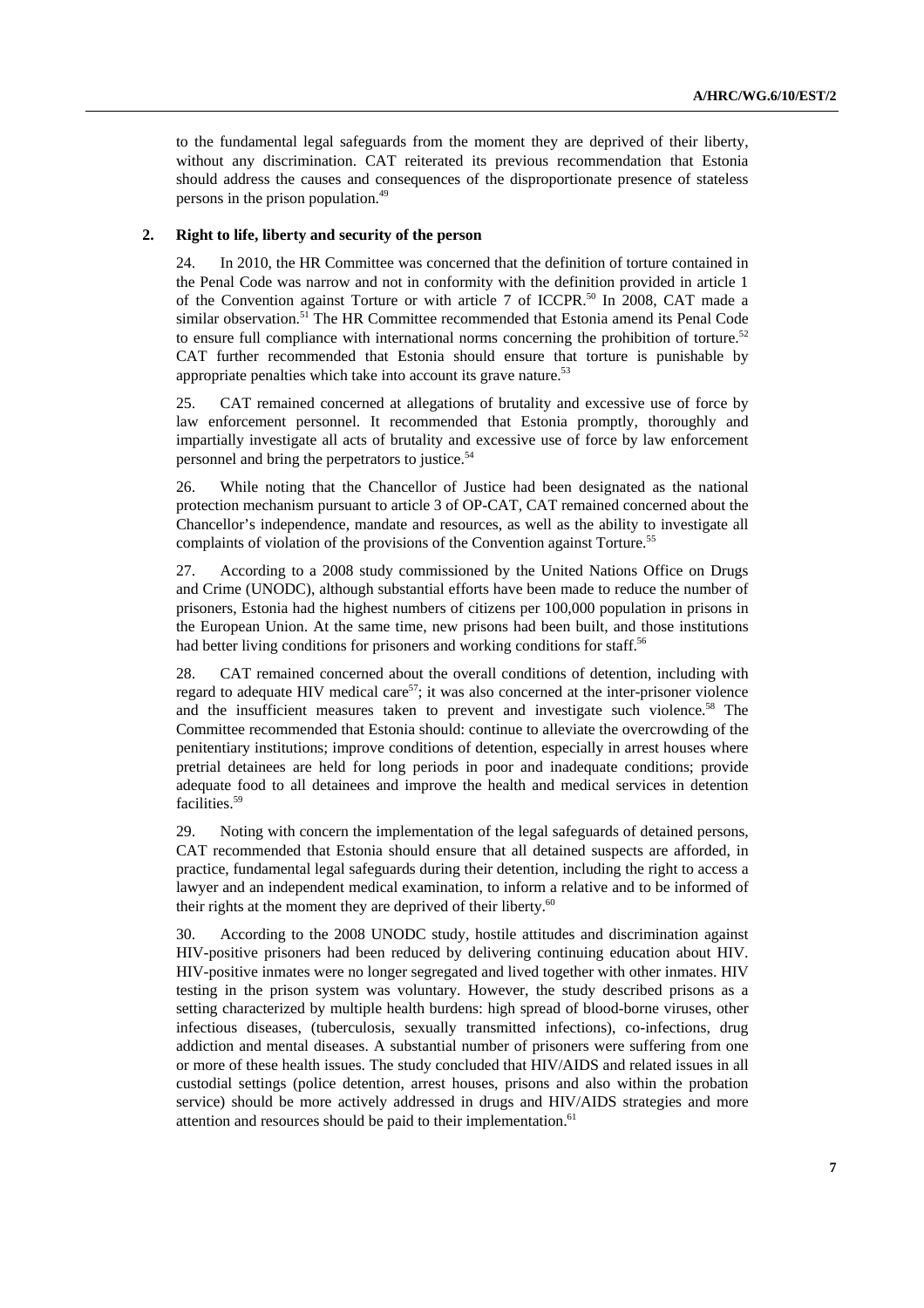31. CAT expressed concern about general living conditions in psychiatric institutions and recommended that Estonia should: improve the living conditions for patients in psychiatric institutions; ensure that all places where mental health patients are held for involuntary treatment are regularly visited by independent monitoring bodies; and that alternative forms of treatment, especially community-based treatment, are developed.<sup>62</sup>

32. CEDAW remained concerned about the prevalence of violence against women, including domestic violence and about the lack of a specific law on domestic violence against women.<sup>63</sup> CAT expressed similar concerns and recommended that Estonia should: adopt a specific type of criminal offence for domestic violence; provide protection for victims; and promptly investigate, prosecute and punish all perpetrators of such violence.<sup>64</sup>

33. The Special Rapporteur on the sale of children, child prostitution and child pornography stated that children were increasingly exposed to the risk of commercial sexual exploitation. While the number of reported cases of child prostitution and child pornography was low, the Special Rapporteur was of the view that vigilance was required and efforts should be directed towards prevention.<sup>65</sup> She regretted that legislation did not provide a complete definition of "child pornography" and recommended that the definition be amended in accordance with OP-CRC-SC. The Special Rapporteur also recommended that legislation clearly stipulate that a child under 18 years of age is unable to consent to any form of sexual exploitation, including child pornography and child prostitution.<sup>66</sup> CRC made a similar recommendation.<sup>67</sup>

34. While appreciating the measures taken to combat human trafficking, CEDAW remained concerned about the persistence of trafficking in women and girls.<sup>68</sup> The HR Committee<sup>69</sup>, in 2010, and CESCR<sup>70</sup>, in 2002, expressed similar concerns.

35. A 2010 joint study of UNODC and the Council of the Baltic Sea States Task Force against Trafficking in Human Beings indicated that the Criminal Code did not contain provisions criminalizing the crime of human trafficking and other articles were used to prosecute related crimes.<sup>71</sup> A common understanding of the definition of the crime shared by all practitioners was still lacking and the focus at the operational level was limited to cases connected with sexual exploitation, despite the recent emergence of labour exploitation cases. According to UNODC and the Task Force, the investigation of trafficking cases for labour exploitation within law enforcement agencies appeared not clearly mandated.<sup>72</sup>

36. UNODC and the Task Force noted a number of special measures that might be used under the Code for Criminal Procedures in court proceedings, including: protection of the identity of victims/witnesses; closed hearings and use of equipment to prevent contact with the defendants. However, such procedures were rarely used for human trafficking cases, which might be due to a lack of awareness of the sensitivity of such cases among criminal justices authorities.73

37. CAT recommended that Estonia should reinforce its legislation and adopt other effective measures to prevent, combat and punish human trafficking, and promptly investigate, prosecute and punish all perpetrators of such crimes.<sup>74</sup>

38. While noting that violence against children was prohibited, CRC recommended that Estonia explicitly prohibit corporal punishment and prevent all forms of physical and mental violence in schools and in institutions.<sup>75</sup>

#### **3. Administration of justice, including impunity, and the rule of law**

39. CERD was concerned at the near absence of complaints of acts of racial discrimination logged with courts and other relevant authorities and recommended that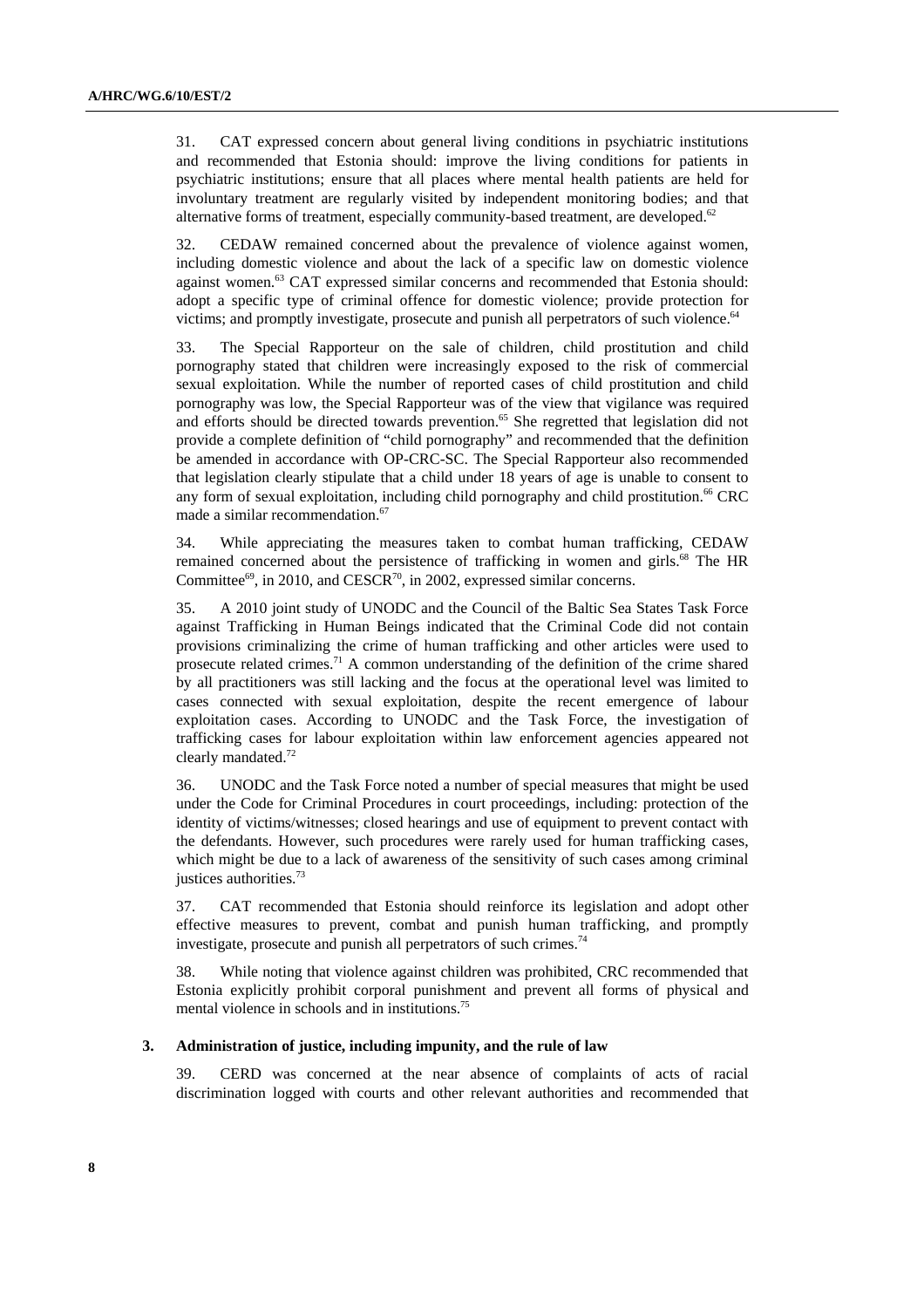Estonia review remedies available to victims to seek redress to ensure that they are effective.<sup>76</sup>

40. The HR Committee was concerned that mentally disabled persons or their legal guardians were often denied the right to be informed about criminal proceedings and charges against them, the right to a fair hearing and the right to adequate and effective legal assistance. The Committee was further concerned by the fact that experts appointed to assess a patient's need for continued coercive treatment worked in the same hospital as the one in which the patient was held.<sup>77</sup>

41. In 2003, CRC was concerned that no special courts were established for criminal proceedings against juveniles.78

42. CAT remained concerned about the apparent absence of compensation for victims of torture and other cruel, inhuman or degrading treatment or punishment, as well as with the lack of appropriate measures for the rehabilitation of victims of torture, ill-treatment, trafficking, and domestic and sexual violence.<sup>79</sup>

#### **4. Right to privacy, marriage and family life**

43. CEDAW was concerned that a minor between 15 and 18 years of age might legally marry. It was further concerned about the lack of legal protection of the rights of cohabitating women.<sup>80</sup>

44. In 2009, the Special Rapporteur on the sale of children, child prostitution and child pornography noted a significant number of children placed in alternative care institutions and observed a need for Estonia to adopt norms and standards for the follow-up of children placed in, and later released from such institutions.<sup>81</sup> In 2003, CRC was also concerned at the high number of children in institutions.<sup>82</sup>

45. UNHCR noted that the right to family reunification of stateless persons was less observed in comparison to Estonian citizens.<sup>83</sup>

46. The Special Rapporteur on the sale of children, child prostitution and child pornography referred to information concerning a trend in the eastern part of Estonia of cases of children not being registered at birth.<sup>84</sup> UNICEF made similar observations.<sup>85</sup>

#### **5. Freedom of religion or belief, expression, association and peaceful assembly, and right to participate in public and political life**

47. The HR Committee was concerned that few of the applications for an alternative to military service had been approved during the last years and that there was a lack of clear grounds for accepting or rejecting an application for an alternative to military service. It recommended that Estonia clarify the grounds under which applications for an alternative to military service are accepted or rejected and take relevant measures to ensure that the right to conscientious objection is upheld.<sup>86</sup>

48. CERD noted that the Penal Code limited the prosecution of hate speech to acts that resulted in serious consequences. It recommended that Estonia ensure that revision of its Penal Code brings it in line with ICERD by making racially motivated hate speech in all circumstances an offence punishable by law and that it prohibit racist organizations.<sup>87</sup>

49. CEDAW was concerned about the continuing underrepresentation of women in public and political life and in decision-making positions.<sup>88</sup> It encouraged Estonia to take sustained measures, including temporary special measures, as provided for in the Gender Equality Act, to accelerate women's participation in elected and appointed bodies.<sup>89</sup>

50. CERD noted with concern the low level of participation of minorities in political life and their limited representation in Parliament. It recommended that Estonia redouble its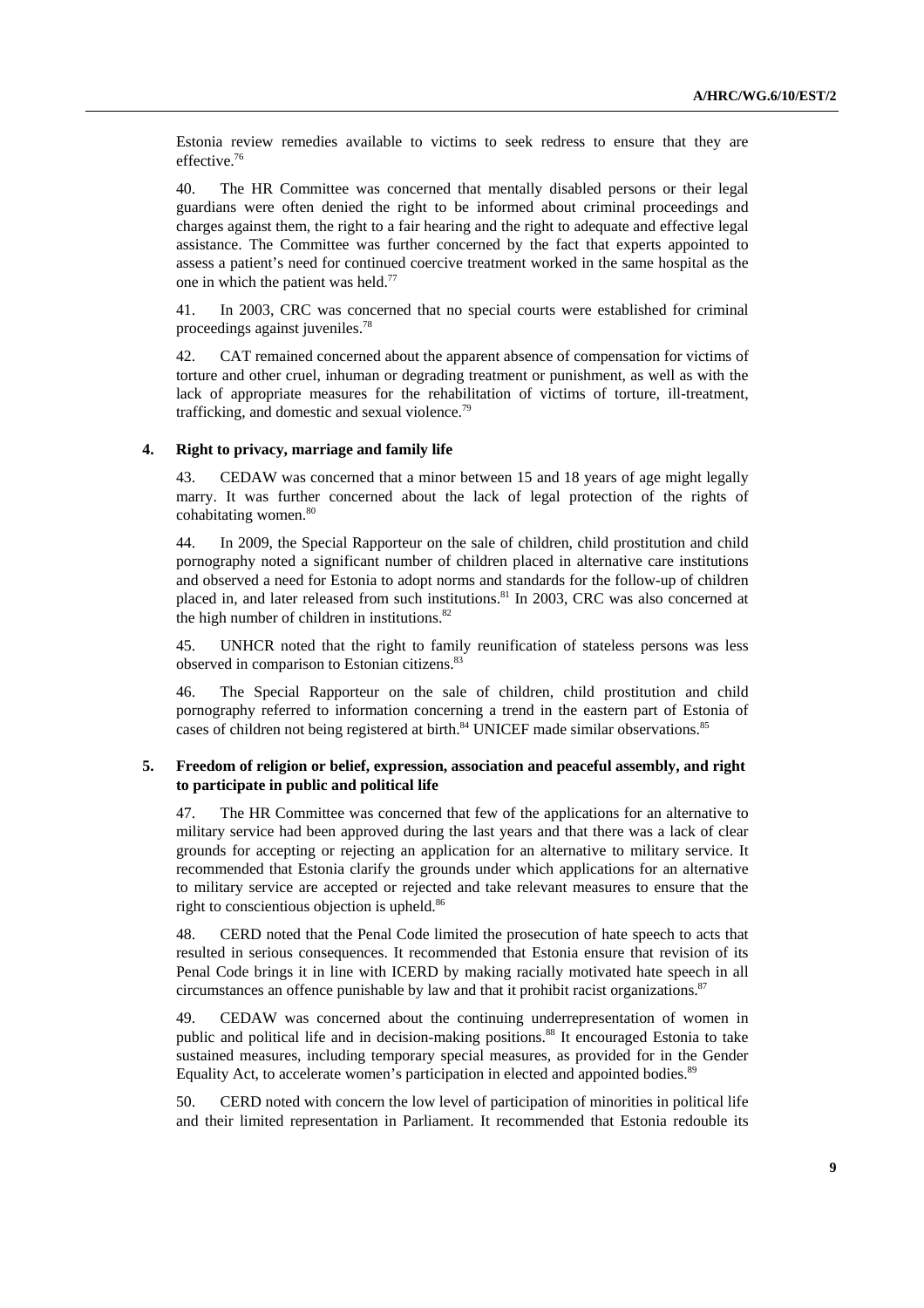efforts to ensure greater participation by members of minorities in public life and ensure their participation in the administration at all levels. $90$ 

#### **6. Right to work and to just and favourable conditions of work**

51. The HR Committee was concerned at the prevalence of discrimination against women, in particular in the labour market where the pay gap between men and women was about 40 percent.<sup>91</sup> CEDAW recommended that Estonia adopt measures to decrease and narrow the wage gap between women and men and that efforts be strengthened to eliminate occupational segregation, both horizontal and vertical.<sup>92</sup> In 2002, CESCR expressed similar concerns.93

52. The HR Committee was concerned that public servants who do not exercise public authority did not fully enjoy the right to strike.<sup>94</sup> In 2010, the ILO Committee of Experts reiterated that the right to strike might be restricted or prohibited only for public servants exercising authority in the name of the State and expressed the hope that Estonia would ensure the right to strike in the public service in accordance with that principle.<sup>95</sup>

#### **7. Right to social security and to an adequate standard of living**

53. In 2009, the World Health Organization stated that the infant mortality rate in Estonia had decreased substantially and remained very low. The main challenge remained premature mortality caused by external causes and lifestyle-related risk factors. In the past decade, a new challenge of addressing communicable diseases such as HIV and multidrugresistant tuberculosis had emerged. Estonia had kept communicable diseases under control with broad vaccination programmes implemented with high coverage.<sup>96</sup>

54. The 2008 UNODC study indicated that Estonia had a rapidly expanding HIV/AIDS epidemic with the second-highest reported prevalence of HIV in the European region. The epidemic was driven mainly by injection drug use, which was widespread in Estonian prisons, and associated with risky behaviour such as sharing of needles and injection equipment, tattooing and unprotected sexual contacts.<sup>97</sup> CEDAW recommended that Estonia step up its efforts to prevent and combat HIV/AIDS and improve the dissemination of information about the risks and ways of transmission.<sup>98</sup>

55. CEDAW was concerned that, while the abortion rate had decreased, it remained relatively high. It was also concerned about the increase in HIV-positive women. The Committee urged Estonia to enhance and monitor access to health-care services for women and requested the State to strengthen measures aimed at the prevention of unwanted pregnancies, including by making a comprehensive range of contraceptives more widely available and without any restriction and by increasing knowledge and awareness about family planning.<sup>99</sup>

56. In 2002, CESCR was concerned that the measures taken by Estonia to address the growing problem of homelessness were insufficient, as they focused solely on providing shelter to the homeless rather than dealing with the underlying causes of homelessness.<sup>100</sup>

#### **8. Right to education**

57. In 2003, CRC expressed concern that more than 5,000 children did not attend school, and that repetition and drop-out rates were high. It noted that possible reasons for dropouts included: lack of security from bullying, overcrowded classrooms, poor school environment as a result of diminished extra-curricular activities, overburdened teachers and closure of schools in rural areas for economic reasons.101 In 2009, the ILO Committee of Experts, while referring to the CRC concluding observations on possible reasons for the high drop-out rates, requested Estonia to ensure that all children benefit from access to the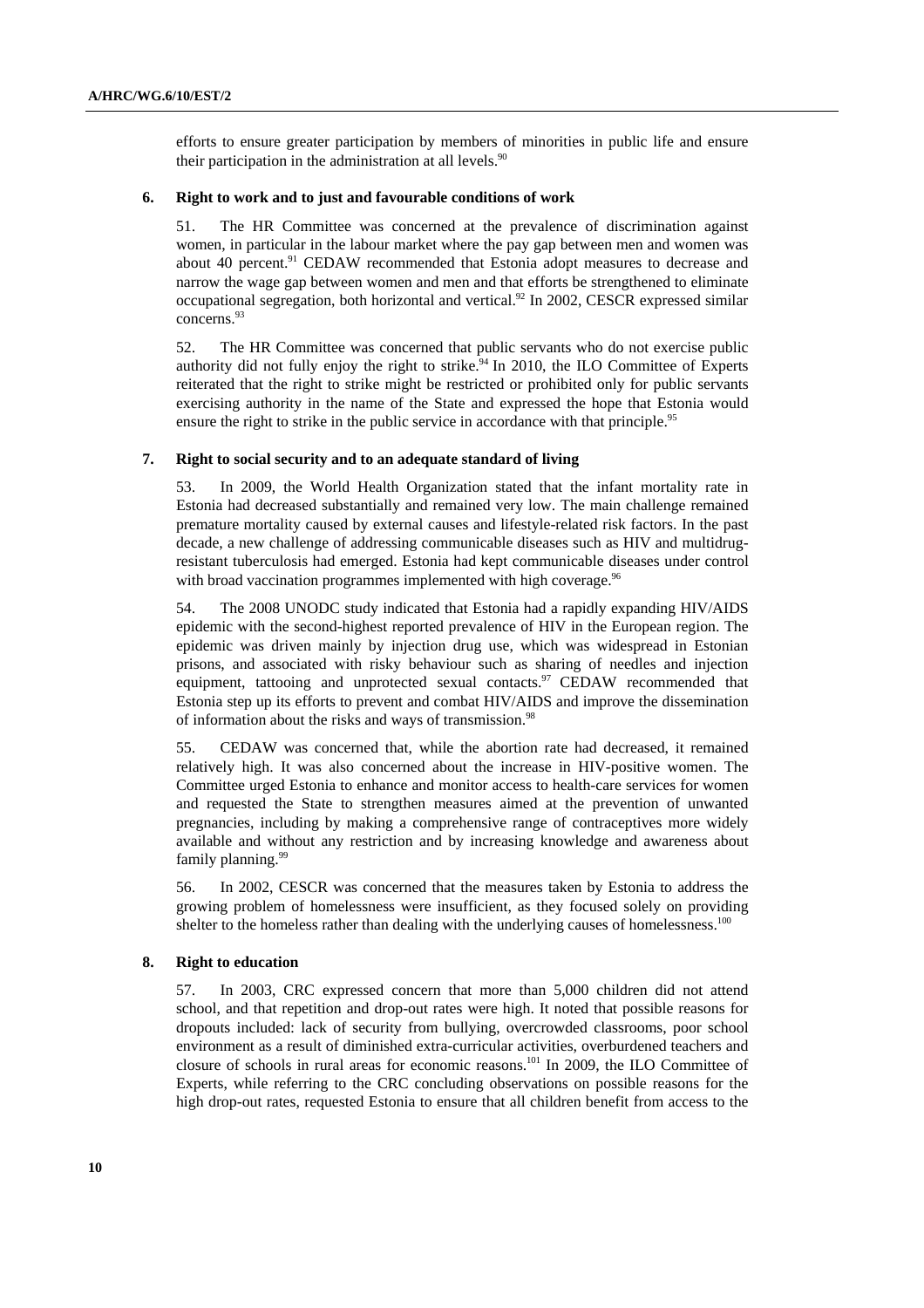free and compulsory education provided for by the Constitution and that they remain in school.<sup>102</sup>

58. In 2008, the Special Rapporteur on contemporary forms of racism, racial discrimination, xenophobia and related intolerance stated that educational reform, which would introduce a mandatory minimum of 60 per cent of courses that needed to be taught in Estonian language, was viewed with concern. He referred to a concern expressed that the reform would result in the decrease in the quality of education, since many students of the Russian-speaking community with poor language skills in Estonian would have to follow a large part of the school curriculum in Estonian language. $103$ 

59. CRC noted with concern that the implementation of the Education Act did not sufficiently envisage the inclusion of disabled children and that negative societal attitudes towards inclusion persisted.104

#### **9. Minorities and indigenous peoples**

60. In 2010, CERD was concerned about the continuing existence of latent antagonism between ethnic Estonians and ethnic Russians and the low level of contacts between ethnic Estonians and non-Estonians.<sup>105</sup>

61. In 2008, the Special Rapporteur on contemporary forms of racism, racial discrimination, xenophobia and related intolerance stated that the Russian-speaking minority was mostly affected by the problem of statelessness as well as language restrictions. He referred to a view expressed by the Russian-speaking community that the existing language policy was an attempt to suppress Russian as a legitimate minority language in the country. The Special Rapporteur mentioned also the Russian-speaking community's concern about their overall situation of social marginalization.<sup>106</sup>

62. The Special Rapporteur mentioned that the Roma community suffered from stigmatization and structural discrimination that manifested specifically in the realms of education, employment and cultural stereotypes. In his view, one of the main reasons for the marginalization of Roma citizens was intolerance and lack of acceptance by society at  $\text{large}$ .<sup>107</sup> Non-European minorities had experienced a surge in racist violence, particularly by extremist groups and intolerance by some individuals concerning their ethnic, religious and cultural diversity.108

63. The Special Rapporteur referred to information that statelessness remained a central problem that mostly affected the Russian-speaking community, and noted that stateless persons, the majority of whom were born in Estonia, amounted to 8 per cent of the population.109 While welcoming the steps taken to facilitate naturalization for long-term resident minorities, CERD remained concerned at the high number of persons with undetermined citizenship and at the reported negative perception of the naturalization procedure by applicants. The Committee called on Estonia to examine further the reasons behind the reluctance of potential applicants to engage in the naturalization process with a view to improving the situation.110 CAT recommended that Estonia adopt adequate measures to simplify and facilitate the naturalization and integration of stateless persons and noncitizens.<sup>111</sup>

64. According to UNHCR, the level of Estonian language proficiency of non-Estonians in general and stateless persons in particular remained at a relatively low level. The naturalization procedure was based on two exams, which included assessing the knowledge of the Estonian language. UNHCR recommended that Estonia reduce existing statelessness by easing requirements for naturalization, for example reducing the language requirement by making the exams simpler and waiving this requirement for the elderly.<sup>112</sup> CERD urged Estonia to allocate sufficient resources for the provision of free-of-charge language courses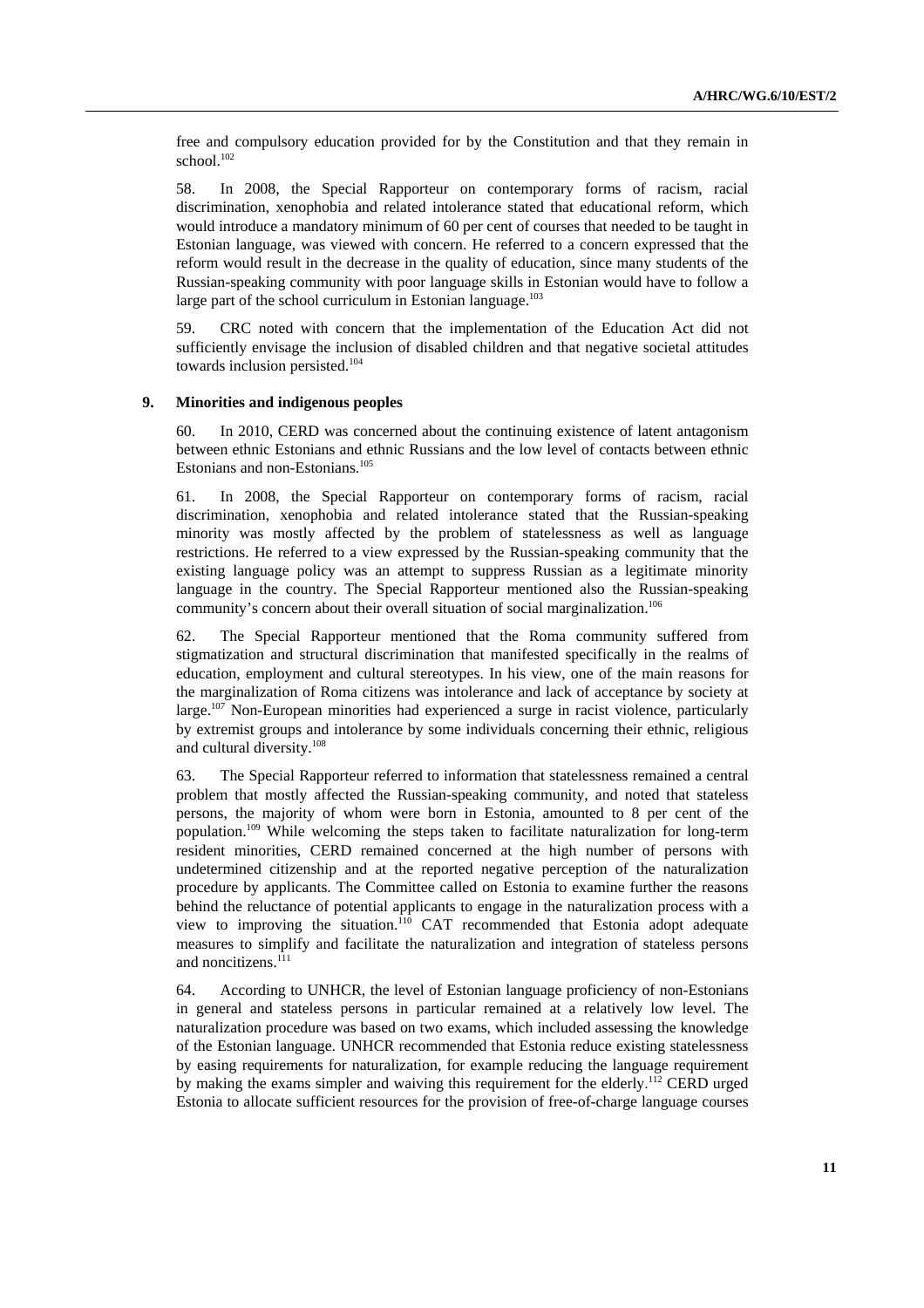and lessen language requirements for naturalization, particularly for older persons and those who were born in Estonia.<sup>113</sup>

65. UNHCR recommended that Estonia undertake a review of nationality legislation to ensure that all children born on the territory who would otherwise be stateless acquire Estonian nationality automatically at birth.<sup>114</sup> The Special Rapporteur on contemporary forms of racism, racial discrimination, xenophobia and related intolerance recommended that the language policy should be subject to an open and inclusive debate, in close consultation with ethnic minorities, aimed at finding strategies that better reflect the multilingual character of society.<sup>115</sup>

66. The Special Rapporteur mentioned that in regions where at least half of the residents belonged to an ethnic minority, the Constitution provided for the right to receive answers from state and local government in the language of that ethnic minority.<sup>116</sup> CERD called on Estonia to review its legislation which restricts the use of minority language in public services only to counties where minorities make up half of the population.<sup>117</sup>

#### **10. Migrants, refugees and asylum-seekers**

67. On the basis of the low number of registered asylum-seekers at the border, UNHCR had identified the possible lack of access to the asylum procedure for persons in need of international protection who were being turned away at the border. The concern had been substantiated through reports of apprehensions and forced removals of citizens from a number of countries as well as an increasing number of arrivals in neighbouring countries following the extension of the Schengen zone. $118$ 

68. UNHCR noted that while it had received no reports of cases of refoulement, it was not possible to verify this because of the absence of a comprehensive and systematic monitoring system in Estonia.<sup>119</sup> It also noted that the accelerated asylum procedure applied by border guards could prevent asylum-seekers from fully presenting their claims, and increase the risk of refoulement to a country where the asylum-seekers might face persecution, torture or inhuman or degrading treatment.<sup>120</sup> UNHCR recommended that Estonia guarantee full respect of the non-refoulement principle, inter alia, through the establishment of an independent monitoring system at the border.<sup>121</sup>

69. CAT was concerned that the application of the principle of "safe country" might prevent Estonia from considering all elements of an individual case, thus not fulfilling all its non-refoulement obligations under the Convention against Torture. It recommended that Estonia always assess its non-refoulement obligations on an individual basis.<sup>122</sup>

70. UNCHR mentioned that the Act on Granting International Protection to Aliens stipulated excessive preconditions for detention and that the grounds for detention provided in the Act were not sufficient reasons to restrict the freedom of movement of asylumseekers. It also noted with concern that the asylum law permitted the detention of asylumseekers for an indefinite period of time.<sup>123</sup> UNHCR recommended that Estonia, inter alia, abolish unreasonable limitations on asylum-seekers' freedom of movement and establish time limits for the detention of asylum-seekers in the national asylum legislation.<sup>124</sup>

71. UNHCR was concerned that the refugee centre was in a remote and isolated location, which resulted in difficulties in communication between asylum-seekers and legal representatives and interpreters, and difficulties arranging language classes and providing social support.<sup>125</sup> It recommended that Estonia improve the reception conditions of asylumseekers by relocating the Illuka Reception Centre to a more appropriate location and guarantee timely and free legal aid to all asylum-seekers, in particular to those who apply for asylum at the border and to those who are in detention.<sup>126</sup>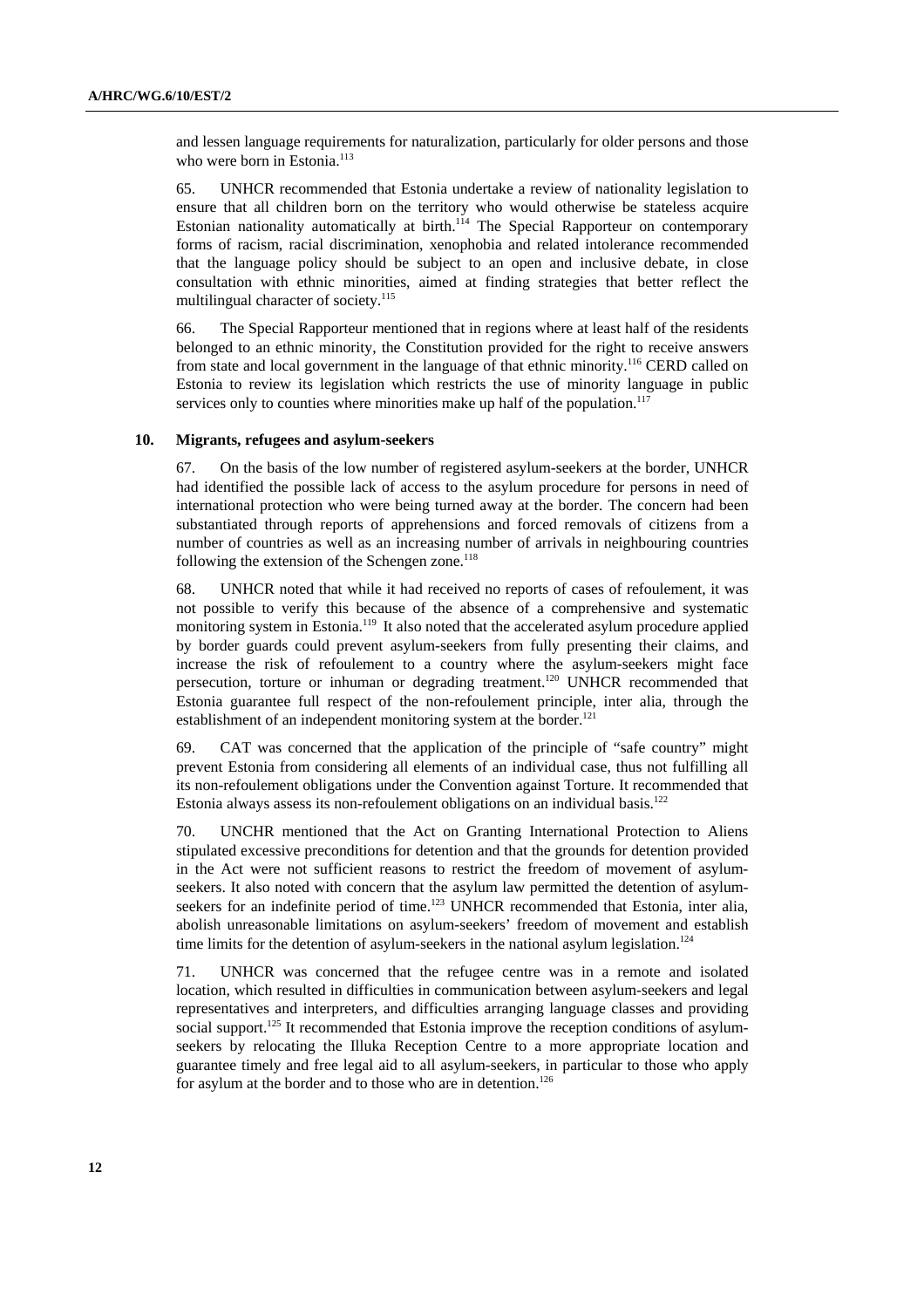# **III. Achievements, best practices, challenges and constraints**

72. The Special Rapporteur on contemporary forms of racism, racial discrimination, xenophobia and related intolerance stated that the main challenge was to build a democratic, egalitarian and multicultural society which takes into account the need to reassert the continuity of its national identity, while recognizing and respecting the rights of the minorities. $127$ 

# **IV. Key national priorities, initiatives and commitments**

#### **Specific recommendations for follow-up**

73. In 2008, CAT requested Estonia to provide, within one year, information on its response to the recommendations in paragraphs 10 (administrative detention), 16 (interprisoner violence), 20 (trafficking), 22 (statelessness) and 23 (police brutality).<sup>128</sup> A reply was received in 2009.

74. In 2010, the HR Committee requested Estonia to provide, within one year, information on the current situation and on its implementation of the Committee's recommendations given in paragraphs 5 (Chancellor of Justice) and 6 (discrimination against women).<sup>129</sup>

75. In 2010, CERD requested Estonia to provide information, within one year, on its follow-up to the recommendations contained in paragraphs 11 (reform of the Penal Code), 13 (language regime) and 17 (situation of the Roma).<sup>130</sup>

# **V. Capacity-building and technical assistance**

N/A

#### *Notes*

| <sup>1</sup> Unless indicated otherwise, the status of ratifications of instruments listed in the table may be found |
|----------------------------------------------------------------------------------------------------------------------|
| in Multilateral Treaties Deposited with the Secretary-General: Status as at 1 April 2009                             |
| (ST/LEG/SER.E/26), supplemented by the official website of the United Nations Treaty Collection                      |
| database, Office of Legal Affairs of the United Nations Secretariat, http://treaties.un.org/.                        |
| $2\degree$ The following abbreviations have been used for this document:                                             |

| <b>ICERD</b>      | International Convention on the Elimination of All Forms of Racial              |
|-------------------|---------------------------------------------------------------------------------|
|                   | Discrimination                                                                  |
| <b>ICESCR</b>     | International Covenant on Economic, Social and Cultural Rights                  |
| <b>OP-ICESCR</b>  | <b>Optional Protocol to ICESCR</b>                                              |
| <b>ICCPR</b>      | International Covenant on Civil and Political Rights                            |
| <b>ICCPR-OP 1</b> | <b>Optional Protocol to ICCPR</b>                                               |
| <b>ICCPR-OP 2</b> | Second Optional Protocol to ICCPR, aiming at the abolition of the death penalty |
| <b>CEDAW</b>      | Convention on the Elimination of All Forms of Discrimination against Women      |
| <b>OP-CEDAW</b>   | <b>Optional Protocol to CEDAW</b>                                               |
| CAT               | Convention against Torture and Other Cruel, Inhuman or Degrading                |
|                   | <b>Treatment or Punishment</b>                                                  |
| OP-CAT            | Optional Protocol to CAT                                                        |
| <b>CRC</b>        | Convention on the Rights of the Child                                           |
| OP-CRC-AC         | Optional Protocol to CRC on the involvement of children in armed conflict       |
| OP-CRC-SC         | Optional Protocol to CRC on the sale of children, child prostitution and child  |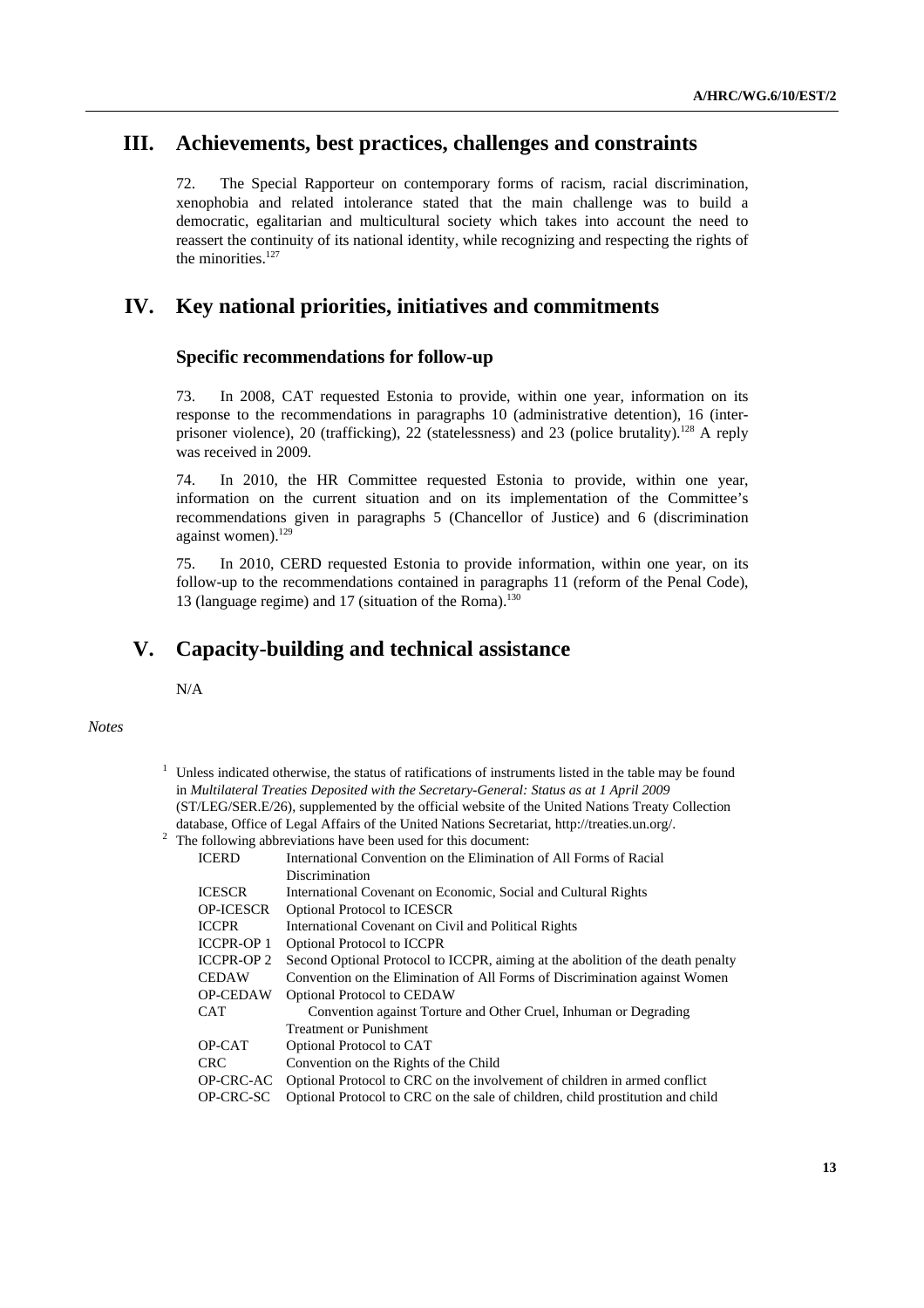|                | pornography                                                                               |
|----------------|-------------------------------------------------------------------------------------------|
| <b>ICRMW</b>   | International Convention on the Protection of the Rights of All Migrant Workers           |
|                | and Members of Their Families                                                             |
| <b>CRPD</b>    | Convention on the Rights of Persons with Disabilities                                     |
| <b>OP-CRPD</b> | Optional Protocol to the Convention on the Rights of Persons with Disabilities            |
| <b>CED</b>     | International Convention for the Protection of All Persons from Enforced                  |
|                | Disappearance                                                                             |
|                | Adopted by the General Assembly in its resolution 63/117 of 10 December 2008. Article 17, |

- paragraph 1, of OP-ICESCR states that "The present Protocol is open for signature by any State that has signed, ratified or acceded to the Covenant".
- <sup>4</sup> Protocol to Prevent, Suppress and Punish Trafficking in Persons, Especially Women and Children, supplementing the United Nations Convention against Transnational Organized Crime. 5
- <sup>5</sup> 1951 Convention relating to the Status of Refugees and its 1967 Protocol, 1954 Convention relating to the status of Stateless Persons and 1961 Convention on the Reduction of Statelessness.
- <sup>6</sup> Geneva Convention for the Amelioration of the Condition of the Wounded and Sick in Armed Forces in the Field (First Convention); Geneva Convention for the Amelioration of the Condition of Wounded, Sick and Shipwrecked Members of Armed Forces at Sea (Second Convention); Convention relative to the Treatment of Prisoners of War (Third Convention); Convention relative to the Protection of Civilian Persons in Time of War (Fourth Convention); Protocol Additional to the Geneva Conventions of 12 August 1949, and relating to the Protection of Victims of International Armed Conflicts (Protocol I); Protocol Additional to the Geneva Conventions of 12 August 1949, and relating to the Protection of Victims of Non-International Armed Conflicts (Protocol II); Protocol Additional to the Geneva Conventions of 12 August 1949, and relating to the Adoption of an Additional Distinctive Emblem (Protocol III). For the official status of ratifications, see Federal Department of Foreign Affairs of Switzerland, at
- www.eda.admin.ch/eda/fr/home/topics/intla/intrea/chdep/warvic.html. 7
- International Labour Organization Convention No. 29 concerning Forced or Compulsory Labour; Convention No. 105 concerning the Abolition of Forced Labour, Convention No. 87 concerning Freedom of Association and Protection of the Right to Organise; Convention No. 98 concerning the Application of the Principles of the Right to Organise and to Bargain Collectively; Convention No. 100 concerning Equal Remuneration for Men and Women Workers for Work of Equal Value; Convention No. 111 concerning Discrimination in Respect of Employment and Occupation; Convention No. 138 concerning Minimum Age for Admission to Employment; Convention No. 182 concerning the Prohibition and Immediate Action for the Elimination of the Worst Forms of Child Labour.
- Concluding observations of the Committee on the Elimination of Discrimination against Women  $^9$  Concluding observations of the Committee on the Elimination of Racial Discrimination<br><sup>9</sup> Concluding observations of the Committee on the Elimination of Racial Discrimination
- (CERD/C/EST/CO/8-9), para. 21. 10 Ibid., para. 15.
- 
- <sup>11</sup> Concluding observations of the Committee on the Rights of the Child (CRC/C/15/Add.196), para. 29 (f).
- $\frac{12}{2}$  UNHCR submission to the UPR on Estonia, p. 11.
- <sup>13</sup> Concluding observations of the Committee against Torture (CAT/C/EST/CO/4), para. 22.<br><sup>14</sup> A/HRC/7/19/Add.2, summary, p. 3.
- 
- <sup>15</sup> Concluding observations of the Committee on the Rights of the Child (CRC/C/OPSC/EST/CO/1), para. 47.<br><sup>16</sup> CAT/C/EST/CO/4, para. 26.
- 
- <sup>17</sup> CEDAW/C/EST/CO/4, para. 4.
- <sup>18</sup> CERD/C/EST/CO/8-9, para. 6.<br><sup>19</sup> A/HBC/7/10/Add 2. summary.
- 19 A/HRC/7/19/Add.2, summary, p. 3.
- <sup>20</sup> For the list of national human rights institutions with accreditation status granted by the International Coordinating Committee of National Institutions for the Promotion and Protection of Human Rights (ICC), see A/HRC/13/45, annex I. 21 CERD/C/EST/CO/8-9, para. 10.
- 
- <sup>22</sup> Concluding observations of the Human Rights Committee (CCPR/C/EST/CO/3), para. 5.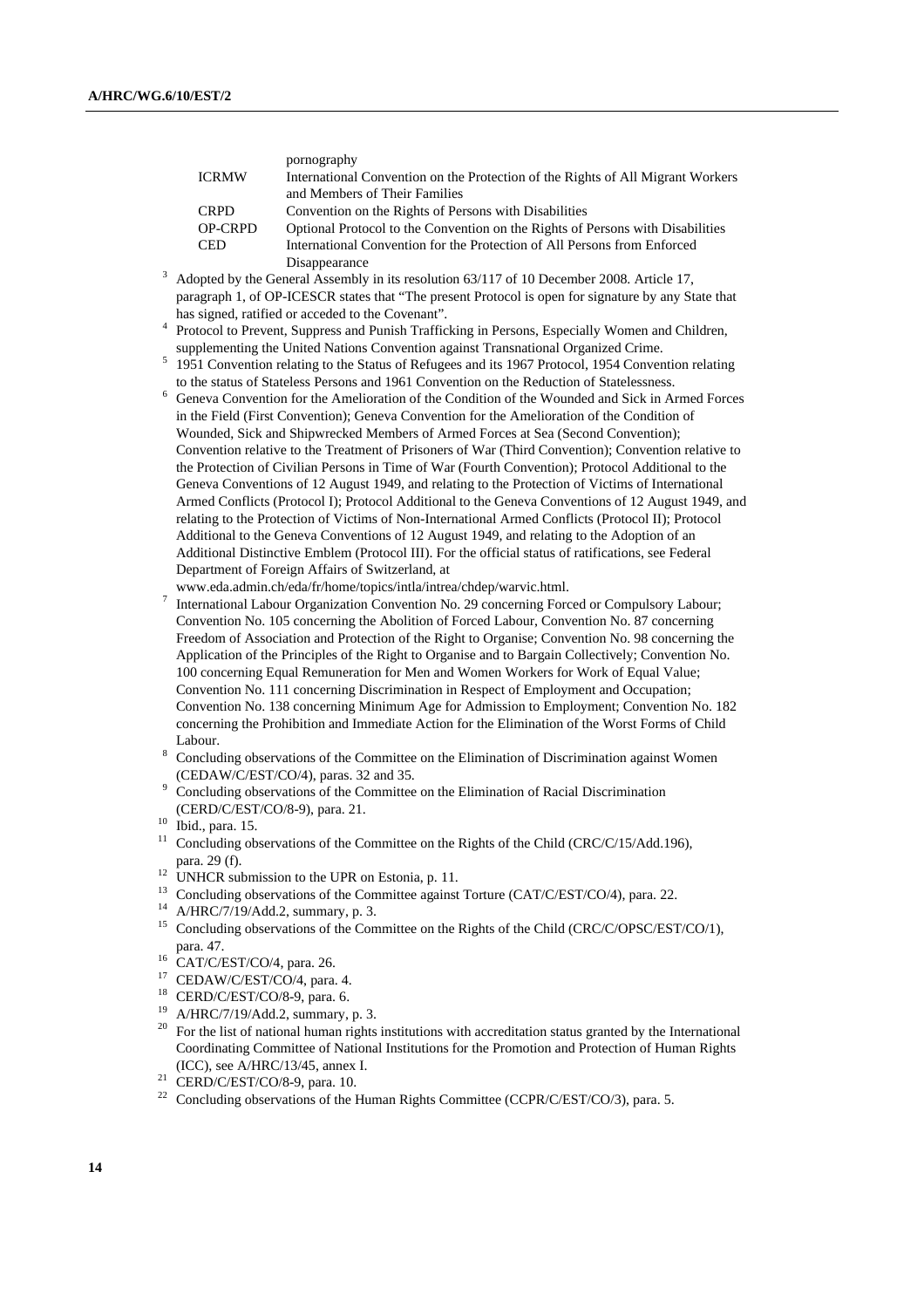- 23 CERD/C/EST/CO/8-9, para. 10.
- <sup>24</sup> CAT/C/EST/CO/4, para. 11.<br><sup>25</sup> CDC/C/ODSC/EST/CO/1 rs
- CRC/C/OPSC/EST/CO/1, para. 22.
- $26$  CEDAW/C/EST/CO/4, para. 14.
- $\frac{27}{28}$  Ibid., para. 10.
- CCPR/C/EST/CO/3, para. 6.
- 29 CERD/C/EST/CO/8-9, para. 5.
- <sup>30</sup> CEDAW/C/EST/CO/4, para. 10.<br> $^{31}$  A/HDC/12/22/A44.2, para. 60.
- A/HRC/12/23/Add.2, para. 69.
- <sup>32</sup> See General Assembly resolution 59/113B and Human Rights Council resolutions 6/24, 10/3 and 12/4. See also letters from the High Commissioner for Human Rights dated 9 January 2006 and 10 December 2007, available from http://www2.ohchr.org/english/issues/education/training/Summarynational-initiatives2005-2009.htm, and an evaluation questionnaire from the Ministry of Education and Research of Estonia dated 4 March 2010, available from
- http://www2.ohchr.org/english/issues/education/training/evaluationWPHRE.htm.<br><sup>33</sup> The following abbreviations have been used for this document:
- 

| <b>CERD</b>         | Committee on the Elimination of Racial Discrimination        |
|---------------------|--------------------------------------------------------------|
| <b>CESCR</b>        | Committee on Economic, Social and Cultural Rights            |
| <b>HR</b> Committee | Human Rights Committee                                       |
| <b>CEDAW</b>        | Committee on the Elimination of Discrimination against Women |
| <b>CAT</b>          | Committee against Torture                                    |
| <b>CRC</b>          | Committee on the Rights of the Child                         |

- $^{34}$  A/HRC/7/19/Add.2.<br> $^{35}$  A/HRC/12/22/Add.2.
- $^{35}$  A/HRC/12/23/Add.2.
- $^{36}$  A/HRC/7/19/Add.2, para. 3.<br> $^{37}$  A/HRC/12/22/Add.2, para. 2
- A/HRC/12/23/Add.2, para. 2.
- <sup>38</sup> The questionnaires referred to are those reflected in an official report by a special procedure mandate holder issued between 1 January 2006 and 30 June 2010. Responses counted for the purposes of this section are those received within the relevant deadlines, and referred to in the following documents: (a) E/CN.4/2006/62, para. 24, and E/CN.4/2006/67, para. 22; (b) A/HRC/4/23, para. 14; (c) A/HRC/4/24, para. 9; (d) A/HRC/4/29, para. 47; (e) A/HRC/4/31, para. 24; (f) A/HRC/4/35/Add.3, para. 7; (g) A/HRC/6/15, para. 7; (h) A/HRC/7/6, annex; (i) A/HRC/7/8, para. 35; (j) A/HRC/8/10, para. 120, footnote 48; (k) A/62/301, paras. 27, 32, 38, 44 and 51; (l) A/HRC/10/16 and Corr.1, footnote 29; (m) A/HRC/11/6, annex; (n) A/HRC/11/8, para. 56; (o) A/HRC/11/9, para. 8, footnote 1; (p) A/HRC/12/21, para. 2, footnote 1; (q) A/HRC/12/23, para. 12; (r) A/HRC/12/31, para. 1, footnote 2; (s) A/HRC/13/22/Add.4; (t) A/HRC/13/30, para. 49; (u) A/HRC/13/42, annex I; (v) A/HRC/14/25,
- para. 6, footnote 1; (w) A/HRC/14/31, para. 5, footnote 2. 39 OHCHR, *Annual Report 2006*, p. 158; OHCHR, *2007 Report: Activities and Results*, pp. 147 and 162; OHCHR, *2008 Report: Activities and Results*, pp. 174, 179 and 191; OHCHR, *2009 Report: Activities and Results*, pp. 190, 195 and 205; OHCHR, *2010 Report: Activities and Results*  (forthcoming). 40 CEDAW/C/EST/CO/4, para. 12.
- 
- 41 CERD/C/EST/CO/8-9, para. 12.
- <sup>42</sup> ILO Committee of Experts on the Application of Conventions and Recommendations, Individual Direct Request concerning Discrimination (Employment and Occupation) Convention, 1958 (No. 111), 2010, Geneva, doc. No. (ILOLEX) 092009EST111, second paragraph.<br>
<sup>43</sup> A/HRC/7/19/Add.2, para. 60.<br>
<sup>44</sup> CCPP/C/EST/CO/2, para. 16.
- 
- <sup>44</sup> CCPR/C/EST/CO/3, para. 16.<br><sup>45</sup> CERD/C/EST/CO/8-9, para. 1
- $^{45}$  CERD/C/EST/CO/8-9, para. 13.
- $^{46}$  Ibid., para. 17.
- CAT/C/EST/CO/4, para. 22.
- 48 UNHCR submission to the UPR on Estonia, p. 10.
- 49 CAT/C/EST/CO/4, para. 22.
- 50 CCPR/C/EST/CO/3, para. 7.
- 51 CAT/C/EST/CO/4, para. 8.
- 52 CCPR/C/EST/CO/3, para. 7.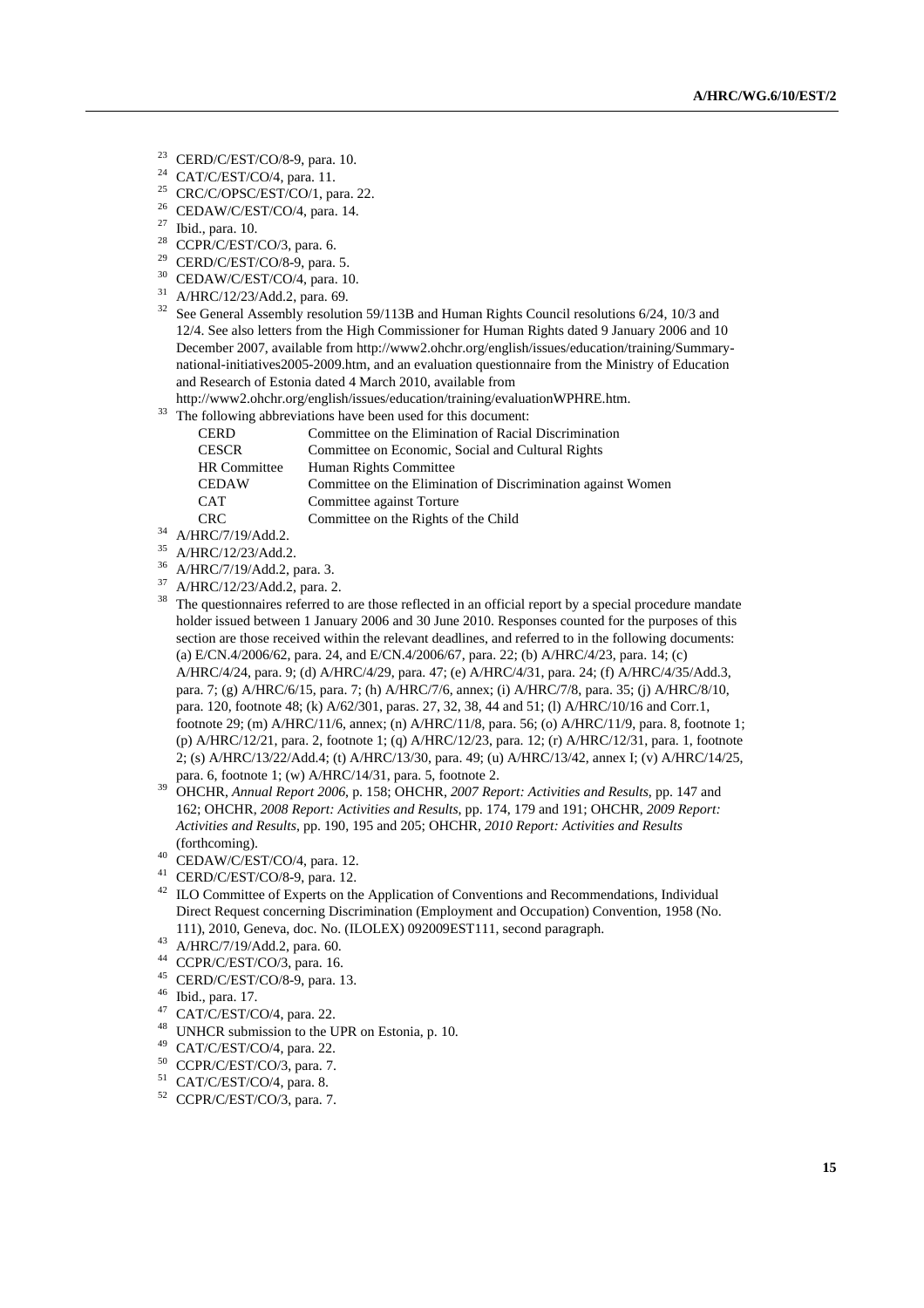- 53 CAT/C/EST/CO/4, para. 13.
- 54 Ibid., para. 23.
- 55 Ibid., para. 11.
- 56 UNODC, "Evaluation of national responses to HIV/AIDS in prison settings in Estonia" (Vienna, 2008), p. 7, available from
- www.unodc.org/documents/balticstates/Library/PrisonSettings/Report\_Evaluation\_Prisons\_2008\_Est onia.pdf. 57 CAT/C/EST/CO/4, para. 19.
- 
- 58 Ibid., para. 16.
- 59 Ibid., para. 19.
- 60 Ibid., para. 9.
- <sup>61</sup> UNODC, Evaluation of National Responses to HIV/AIDS, pp. 7 and 8.<br><sup>62</sup> CAT/C/EST/CO/4, para. 24.
- 
- 63 CEDAW/C/EST/CO/4, para. 16.
- 64 CAT/C/EST/CO/4, para. 21.
- 65 A/HRC/12/23/Add.2, paras. 28 and 81.
- 66 Ibid., paras. 43–44.
- 67 CRC/C/OPSC/EST/CO/1, para. 30.
- 68 CEDAW/C/EST/CO/4, para. 18.
- 69 CCPR/C/EST/CO/3, para. 9.
- 70 Concluding observations of the Committee on Economic, Social and Cultural Rights
- (E/C.12/1/Add.85), para. 19. 71 UNODC, *Human Trafficking in the Baltic Sea Region: State and Civil Society Cooperation on Victims' Assistance and Protection* (Vienna, 2010), p. 62. Available from
- www.unodc.org/documents/human-trafficking/CBSS-UNODC\_final\_assessment\_report.pdf. 72 Ibid., pp. 64–65.
- 
- $73$  Ibid., p. 68.
- 74 CAT/C/EST/CO/4, para. 20.
- <sup>75</sup> CRC/C/15/Add.196, paras. 30 and 31 (b).
- 76 CERD/C/EST/CO/8-9, para. 18.
- 77 CCPR/C/EST/CO/3, para. 12.
- 78 CRC/C/15/Add.196, para. 50 (a).
- 79 CAT/C/EST/CO/4, para. 18.
- 80 CEDAW/C/EST/CO/4, para. 30.
- 81 A/HRC/12/23/Add.2, para. 19.
- 82 CRC/C/15/Add.196, para. 32.
- 83 UNHCR submission to the UPR on Estonia, p. 10.
- 84 A/HRC/12/23/Add.2, para. 30.
- <sup>85</sup> UNICEF, "Child protection from violence, exploitation and abuse: birth registration", available from www.unicef.org/protection/index\_birthregistration.html. 86 CCPR/C/EST/CO/3, para. 14.
- 
- 87 CERD/C/EST/CO/8-9, para. 11.
- 88 CEDAW/C/EST/CO/4, para. 20.
- 89 Ibid., para. 21.
- 90 CERD/C/EST/CO/8-9, para. 14.
- 91 CCPR/C/EST/CO/3, para. 6.
- 92 CEDAW/C/EST/CO/4, para. 23.
- 93 E/C.12/1/Add.85, para. 14.
- 94 CCPR/C/EST/CO/3, para. 15.
- <sup>95</sup> ILO Committee of Experts on the Application of Conventions and Recommendations, Individual Observation concerning Freedom of Association and Protection of the Right to Organise Convention, 1948 (No. 87), 2010, Geneva, doc. No. (ILOLEX) 062010EST087, second paragraph.
- <sup>96</sup> WHO, Country Cooperation Strategy at a Glance (2009), available from
- www.who.int/countryfocus/cooperation\_strategy/ccsbrief\_est\_en.pdf. 97 UNODC, Evaluation of National Responses to HIV/AIDS, p. 7.
- 
- 98 CEDAW/C/EST/CO/4, para. 25.